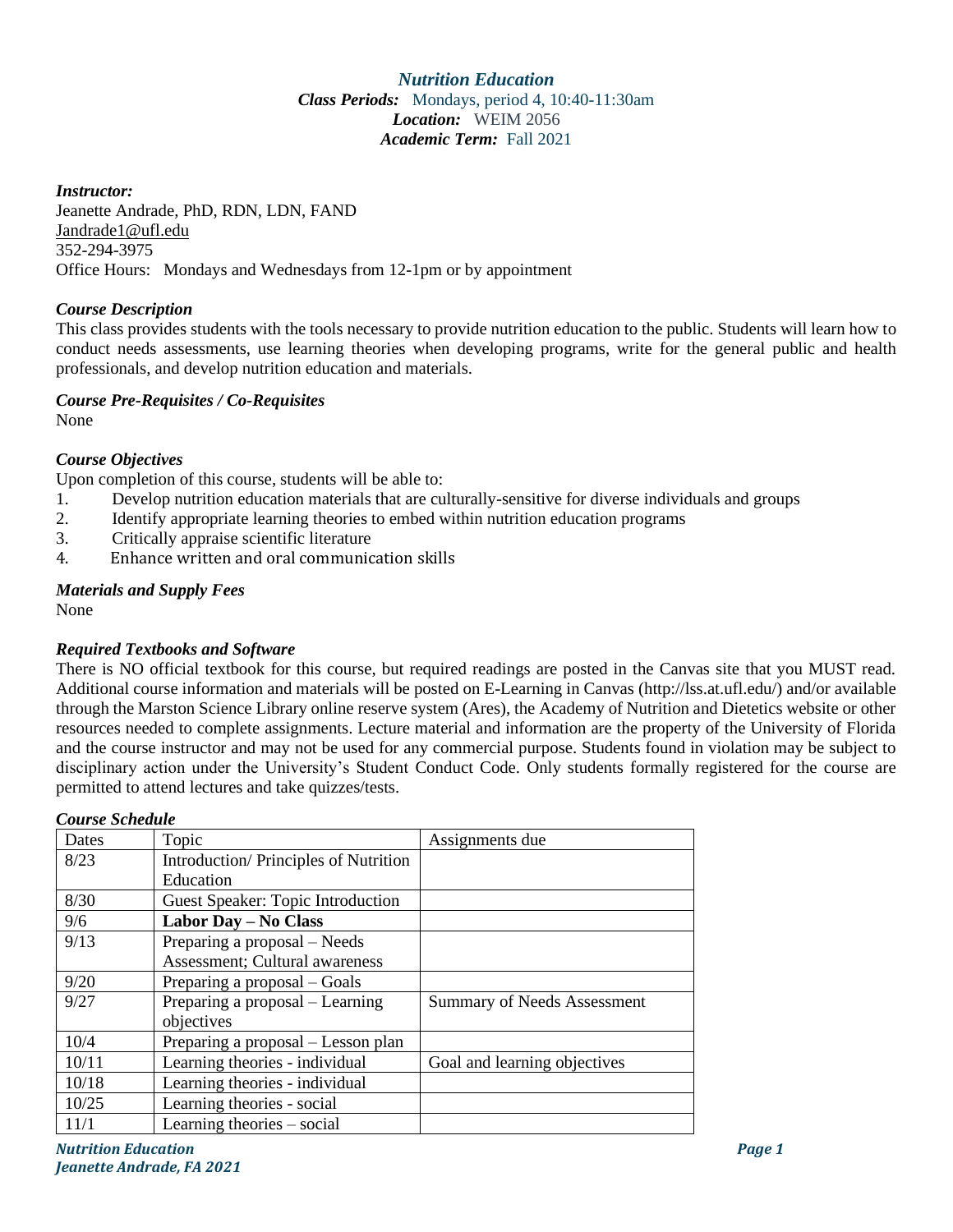| 11/8  | Learning theories - community |                                      |
|-------|-------------------------------|--------------------------------------|
| 11/15 | Learning theories - community |                                      |
| 11/22 | Finalizing your plan          |                                      |
| 11/29 | Presentations                 | Presentation                         |
| 12/6  | Final week                    | Toolkit final proposal, materials, & |
|       |                               | Team peer evaluation                 |

# *Reading list per week (All available on Canvas)*

# **Week 1:**

• Murimi MW, Kanyi M, Mupfudze T, Amin R, Mbogori T, Aldubayan K. Factors influencing efficacy of nutrition education interventions: A systematic review. *J Nutr Educ Behav.* 2017; 49: 142-165.

# **Week 2:**

• Dollahite JS, Fitch C, Carroll J. What does evidence-based mean for nutrition educators? Best practices for choosing nutrition education interventions based on strength of the evidence. *J Nutr Educ Behav.* 2016; 48: 743-748.

# **Week 3:**

• Abram JK, Hand RK, Parrott S, Brown K, Zielger PJ, Steiber AL. What is your nutrition program missing? Finding answers with the guide for effective nutrition interventions and education (GENIE). *J Acad Nutr Diet.* 2015; 115(1): 122-130.

# **Week 4:**

• Centers for Disease Control. Community Needs Assessment - Sections  $1 - 4$  (pages 6-39) & 5 (pages 40-48)

### **Week 5:**

• Great River Medical Center 2019 Community Health and Needs Assessment and Health Improvement Plan – pages 2-9; Appendix  $1 - 24-27$ 

### **Week 6:**

• Strolla LO, Gans KM, Risica PM. Using qualitative and quantitative formative research to develop tailored nutrition intervention materials for a diverse low-income audience. *Health Educ Res.* 21 (4): 465-476.

### **Week 7:**

• Bello TK, Gericke GJ, MacIntyre UE. Development, implementation and process evaluation of a theory-based nutrition education programme for adults living with HIV in Abeokuta, Nigeria. *Front. Public Health.* 7: 1-8.

### **Week 8:**

- Prochaska JO. Stages of change. *Psychotherapy.* 2001; 38(4): 443-448.
- Jackson R, Asimakopoulou K, Scammell A. Assessment of transtheoretical model as used by dietitians in promoting physical activity in people with type 2 diabetes. *J Hum Nutr Diet.* 2007; 20: 27-36.

### **Week 9:**

- Janz NK, Becker MH. The health belief model: A decade later. 1984. *Health Educ Quart.* 11(1): 1-47.
- Bayat F, Shojaeezadeh D, Baikpour M, Heshmat R, Baikpor M, Hosseini M. The effects of education based on extended health belief model in type 2 diabetic patients: A randomized controlled trial. *J Diabetes Meta Disorders*. 2013; 12: 2-6.
- Ajzen I. The theory of planned behavior. *Organ Behav Hum Decis Process.* 1991; 50: 179-211.
- Gratton L, Povey R, Clark-Carter D. Promoting children's fruit and vegetable consumption: Interventions using the theory of planned behavior as a framework. *Br J Health Psychol.* 2007; 12:639-650.

# **Week 10:**

• Rogers EM. A prospective and retrospective look at the diffusion model. *J Health Commun.* 2004; 9(S1): 13-19.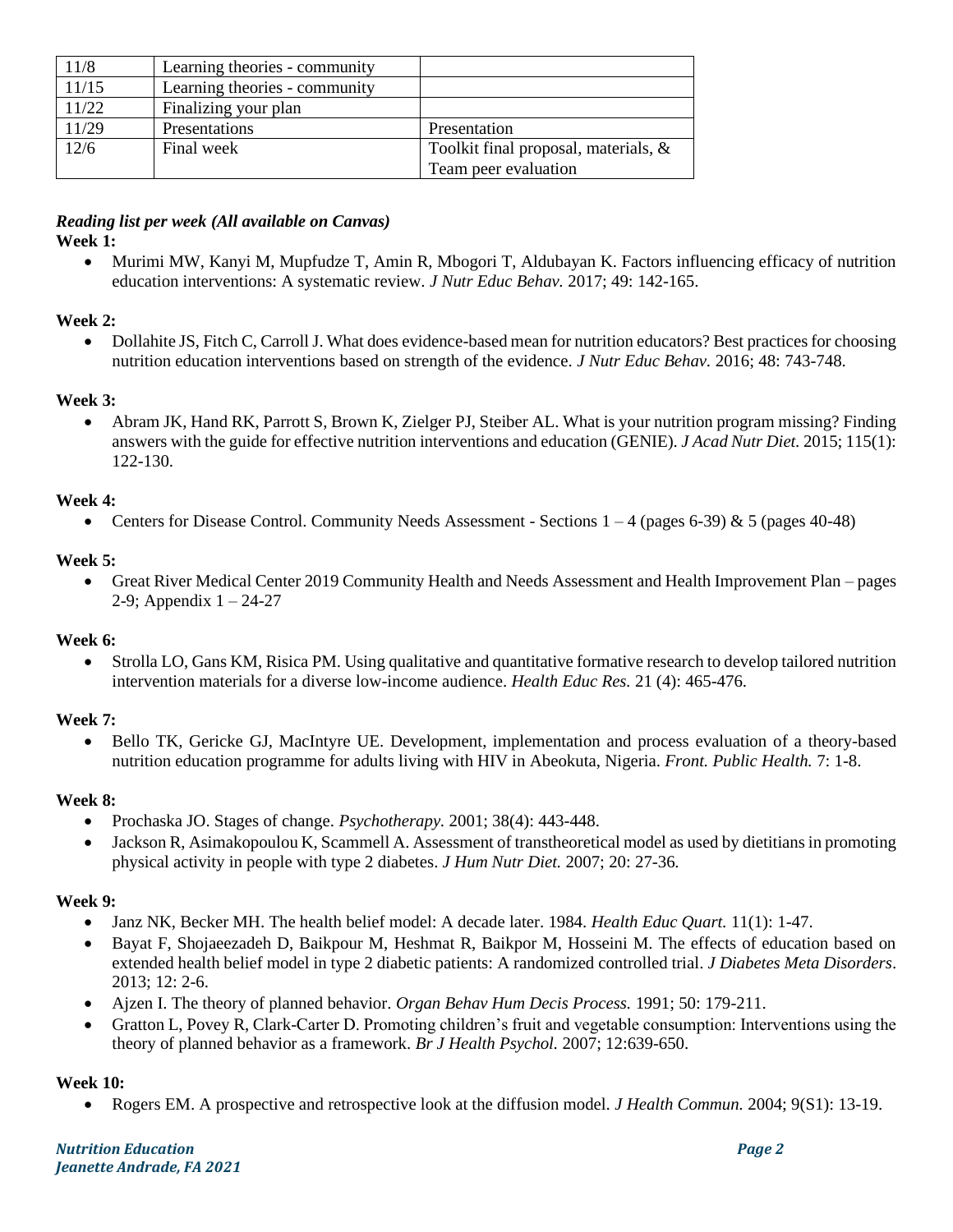• Woodall WG, Buller DB, Saba L, Zimmerman D, Waters E, Hines JM, Cutter GR, Starling R. Effect of emailed messages on return use of a nutrition education website and subsequent changes in dietary behavior. *J Med Intern Resear.* 2007. 9(3): e27.

# **Week 11:**

- Bandura A. Social cognitive theory: An agentic perspective. *Annu Rev Psychol.* 2001. 51:1-26.
- Bagherniya M, Sharma M, Darani FM, Maracy MR, Safarian M, Birgani RA, Bitarafan V, Keshavarz SA. Schoolbased nutrition education intervention using social cognitive theory for overweight and obese Iranian adolescent girls: A cluster randomized controlled trial. *Int Quart Commun Health Educ.* 2017. 38(1): 37-45.
- Haenen J, Schrijnemakers H, Stufkens J. Sociocultural theory and the practice of teaching historical concepts. *Vygotsky's Educational Theory in Cultural Context.* 2003: 246-266.
- Ovrebo EM. What re student preschool teachers learning about diet in their education in Norway? *Int J Consumer Sci.* 2017. 41: 28-35.

# **Week 12:**

- Holkup PA, Tripp-Reimer T, Salois EM, Weinert C. Community-based participatory research: An approach to intervention research with a native American community. *ANS Adv Nurs Sci.* 2004. 27(3): 162-175.
- Kumar J, Kidd T, Li Y, Lindshield E, Muturi N, Adhikari K. Using the community-based participatory research (CBPR) approach in childhood obesity prevention. *Int J Child Health Nutr.* 2014. 3: 170-178.
- Olfert MD, Barr ML, Riggsbee K, Kattelmann KK, Leischner K, Mathews AE, Vilaro M, Colby SE. A community based participatory approach to training young adults to design and implement a social marketing framed lifestyle intervention on their college campus. *Educ Sci.* 2018; 8: 150.

# **Week 13:**

- Bronfenbrenner U. Ecological models of human development. In *International Encyclopedia of Education, Vol 3, 2 nd Ed.* Oxford: Elsevier.
- Green-LaPierre RJ, Williams PI, Glanville NT, Norris D, Hunter HC, Watt CG. Learning from "knocks in life": Food insecurity among low-income lone senior women. *J Aging Resear.* 2012: 1-11.

# *Assignments*

Assignments are due on the dates indicated on the syllabus. Late assignments will be penalized 10% for each day late for up to 5 days including weekends.

# **Nutrition education toolkit**:

*Goal:* Over the course of the semester, in a group, develop a toolkit that is culturally appropriate for the target audience

# *Learning Objectives:*

- 1. Expand knowledge in conducting a needs assessment
- 2. Create overall goal and learning objectives of the nutrition education toolkit
- 3. Improve teamwork and professional skills

Create a toolkit: This semester, we will be revising/developing an older nutrition curriculum that will be used in Extension. We will be teaming up with a faculty from FSHN, Dr. Dahl. The goal will be to present this at an extension conference in Florida and have it published will ALL your names on there. You will be grouped to work on different aspects of the curriculum.

Throughout the course, you will submit aspects of the tool kit for feedback prior to your presentation and your final tool kit submission in week 16. The toolkit needs to be creative and contain the following information:

- a. Summary of Needs Assessment: Based on the data analysis of your population, include at least 5 bullet points of your main findings. You will need to include the main issue you are hoping to address through your toolkit.
- b. Goal and learning objectives: Develop at least 1 goal and 2 learning objectives for one to achieve that goal
- c. Materials: Provides pictures and other information about what is included in the toolkit and rationale for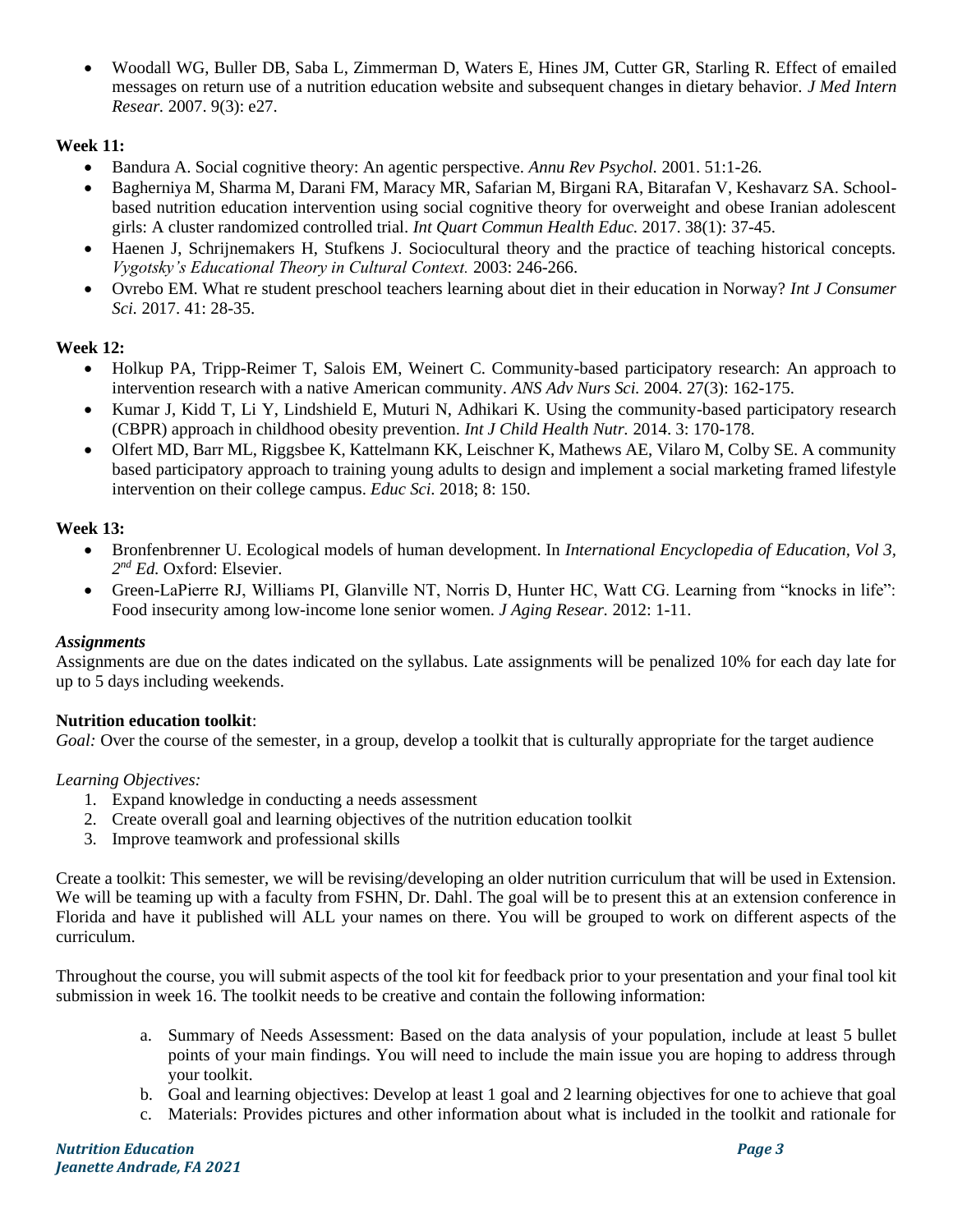them.

- d. Final proposal: This proposal needs to be at minimum 5 pages (double-spaced), including revised goal/learning objectives, needs assessment, rationale for the learning theory used. A minimum of 10 references included, but do not count in the page limit.
- e. Presentation: In class, present your toolkit.
- f. Team evaluation: Evaluate your peers that you worked with on the nutrition education toolkit.

# *Attendance Policy, Class Expectations, and Make-Up Policy*

Per University Policy, attendance is expected at all class sessions. When an absence does occur, the student is responsible for the material covered during the absence. When possible, the student should notify the instructor in advance of an anticipated absence. Dr. Andrade will grant make-up privileges (when possible) to students for properly verified absences due to illness, emergency, or participation in an official University activity. Excused absences must be consistent with university policies in the [Graduate Catalog](https://catalog.ufl.edu/graduate/?catoid=10&navoid=2020#attendance) and require appropriate documentation. Additional information can be found in [Attendance Policies.](https://catalog.ufl.edu/UGRD/academic-regulations/attendance-policies/)

# *Evaluation of Grades*

| <b>Assignment</b>               | <b>Total Points</b> | <b>Percentage of Final Grade</b> |
|---------------------------------|---------------------|----------------------------------|
| <b>Needs Assessment</b>         | 15                  | 7%                               |
| Learning goal and<br>objectives | 10                  | 5%                               |
| Final proposal                  | 100                 | 44%                              |
| <b>Toolkit materials</b>        | 50                  | 22%                              |
| Presentation                    | 25                  | 11%                              |
| Team peer evaluation            | 25                  | 11%                              |
|                                 | 225                 | 100%                             |

### *Grading Policy*

| <b>Percent</b> | <b>Grade</b> | <b>Grade</b><br><b>Points</b> |
|----------------|--------------|-------------------------------|
| $90.0 - 100.0$ | A            | 4.00                          |
| $87.0 - 89.9$  | $A-$         | 3.67                          |
| $84.0 - 86.9$  | $B+$         | 3.33                          |
| $81.0 - 83.9$  | B            | 3.00                          |
| $78.0 - 80.9$  | $B -$        | 2.67                          |
| $75.0 - 79.9$  | $C_{\pm}$    | 2.33                          |
| $72.0 - 74.9$  | $\mathsf{C}$ | 2.00                          |
| $69.0 - 71.9$  | $C-$         | 1.67                          |
| $66.0 - 68.9$  | $D+$         | 1.33                          |
| $63.0 - 65.9$  | D            | 1.00                          |
| $60.0 - 62.9$  | $D-$         | 0.67                          |
| $0 - 59.9$     | Е            | 0.00                          |

More information on UF grading policy may be found at:

[UF Graduate Catalog](https://catalog.ufl.edu/graduate/?catoid=10&navoid=2020#grades)

[Grades and Grading Policies](https://catalog.ufl.edu/UGRD/academic-regulations/grades-grading-policies/)

# *Students Requiring Accommodations*

Students with disabilities who experience learning barriers and would like to request academic accommodations should connect with the [Disability Resource Center.](https://disability.ufl.edu/students/get-started/) It is important for students to share their accommodation letter with their instructor and discuss their access needs, as early as possible in the semester.

# *Course Evaluation*

Students are expected to provide professional and respectful feedback on the quality of instruction in this course by completing [online evaluations](https://gatorevals.aa.ufl.edu/) via GatorEvals. Students will be notified when the evaluation period opens, and can complete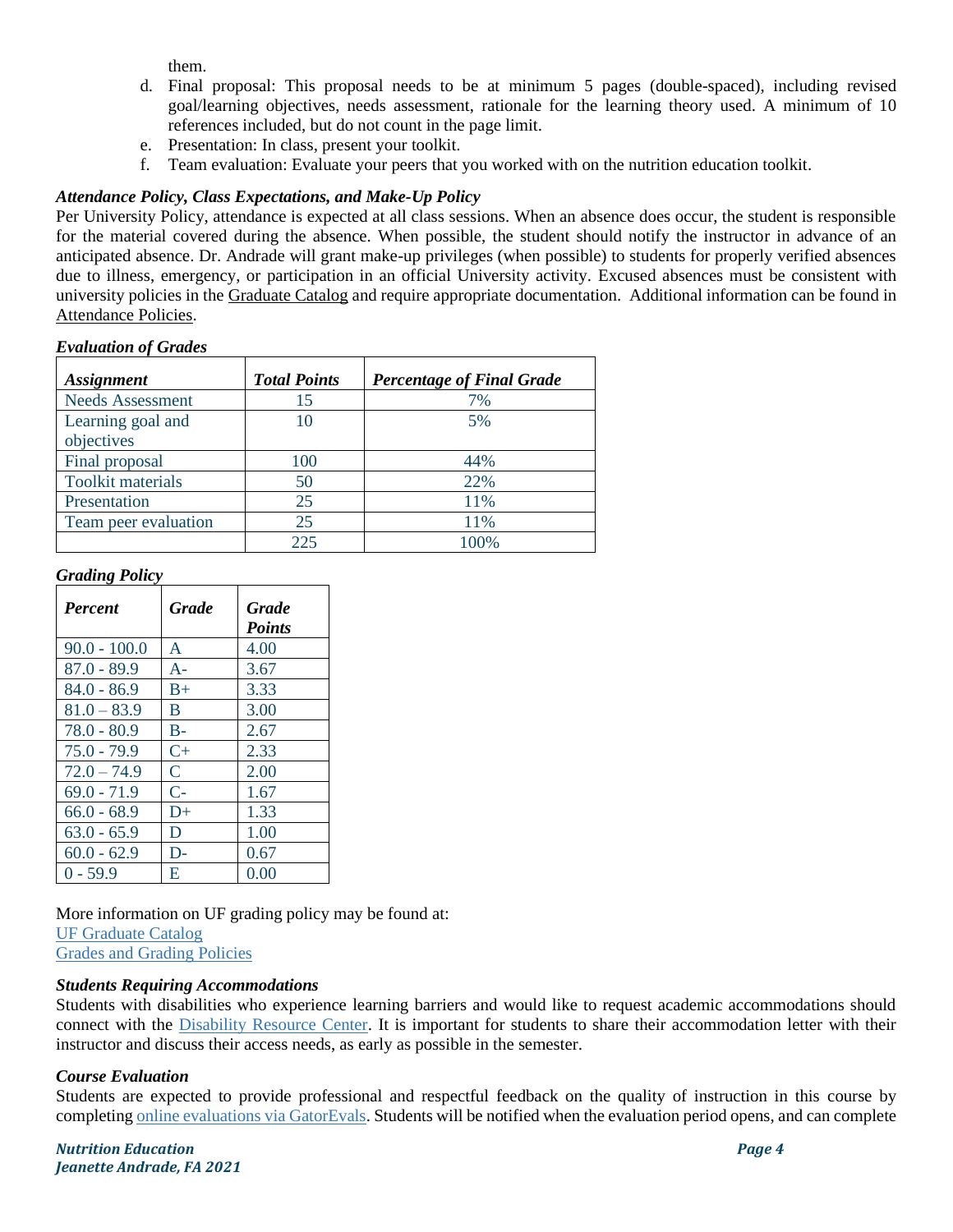evaluations through the email they receive from GatorEvals, in their Canvas course menu under GatorEvals, or via [ufl.bluera.com/ufl/.](https://ufl.bluera.com/ufl/) [Summaries of course evaluation results are available to students here.](https://gatorevals.aa.ufl.edu/public-results/)

### *University Honesty Policy*

UF students are bound by The Honor Pledge which states, "We, the members of the University of Florida community, pledge to hold ourselves and our peers to the highest standards of honor and integrity by abiding by the Honor Code. On all work submitted for credit by students at the University of Florida, the following pledge is either required or implied: "On my honor, I have neither given nor received unauthorized aid in doing this assignment." [The Honor Code](https://sccr.dso.ufl.edu/process/student-conduct-code/) specifies a number of behaviors that are in violation of this code and the possible sanctions. Furthermore, you are obligated to report any condition that facilitates academic misconduct to appropriate personnel. If you have any questions or concerns, please consult with the instructor or TAs in this class.

### *Recording in class*

Students are allowed to record video or audio of class lectures. However, the purposes for which these recordings may be used are strictly controlled. The only allowable purposes are (1) for personal educational use, (2) in connection with a complaint to the university, or (3) as evidence in, or in preparation for, a criminal or civil proceeding. All other purposes are prohibited. Specifically, students may not publish recorded lectures without the written consent of the instructor.

A "class lecture" is an educational presentation intended to inform or teach enrolled students about a particular subject, including any instructor-led discussions that form part of the presentation, and delivered by any instructor hired or appointed by the University, or by a guest instructor, as part of a University of Florida course. A class lecture does not include lab sessions, student presentations, clinical presentations such as patient history, academic exercises involving solely student participation, assessments (quizzes, tests, exams), field trips, private conversations between students in the class or between a student and the faculty or lecturer during a class session. Publication without permission of the instructor is prohibited.

To "publish" means to share, transmit, circulate, distribute, or provide access to a recording, regardless of format or medium, to another person (or persons), including but not limited to another student within the same class section. Additionally, a recording, or transcript of a recording, is considered published if it is posted on or uploaded to, in whole or in part, any media platform, including but not limited to social media, book, magazine, newspaper, leaflet, or third party note/tutoring services. A student who publishes a recording without written consent may be subject to a civil cause of action instituted by a person injured by the publication and/or discipline under UF Regulation 4.040 Student Honor Code and Student Conduct Code.

### *Software Use*

All faculty, staff, and students of the University are required and expected to obey the laws and legal agreements governing software use. Failure to do so can lead to monetary damages and/or criminal penalties for the individual violator. Because such violations are also against University policies and rules, disciplinary action will be taken as appropriate. We, the members of the University of Florida community, pledge to uphold ourselves and our peers to the highest standards of honesty and integrity.

### *Student Privacy*

There are federal laws protecting your privacy with regards to grades earned in courses and on individual assignments. For more information, please see the [Notification to Students of FERPA Rights.](https://registrar.ufl.edu/catalog0910/policies/regulationferpa.html)

### *Campus Resources:*

#### Health and Wellness

- *U Matter, We Care***:** If you or someone you know is in distress, please contac[t umatter@ufl.edu, 3](mailto:umatter@ufl.edu)52-392-1575, or visi[t U Matter, We Care website](https://umatter.ufl.edu/) to refer or report a concern and a team member will reach out to the student in distress.
- *Counseling and Wellness Center***:** [Visit the Counseling and Wellness Center website](https://counseling.ufl.edu/) or call 352-392-1575 for information on crisis services as well as non-crisis services.
- *Student Health Care Center***:** Call 352-392-1161 for 24/7 information to help you find the care you need, or [visit](https://shcc.ufl.edu/)  [the Student Health Care Center website](https://shcc.ufl.edu/)**.**